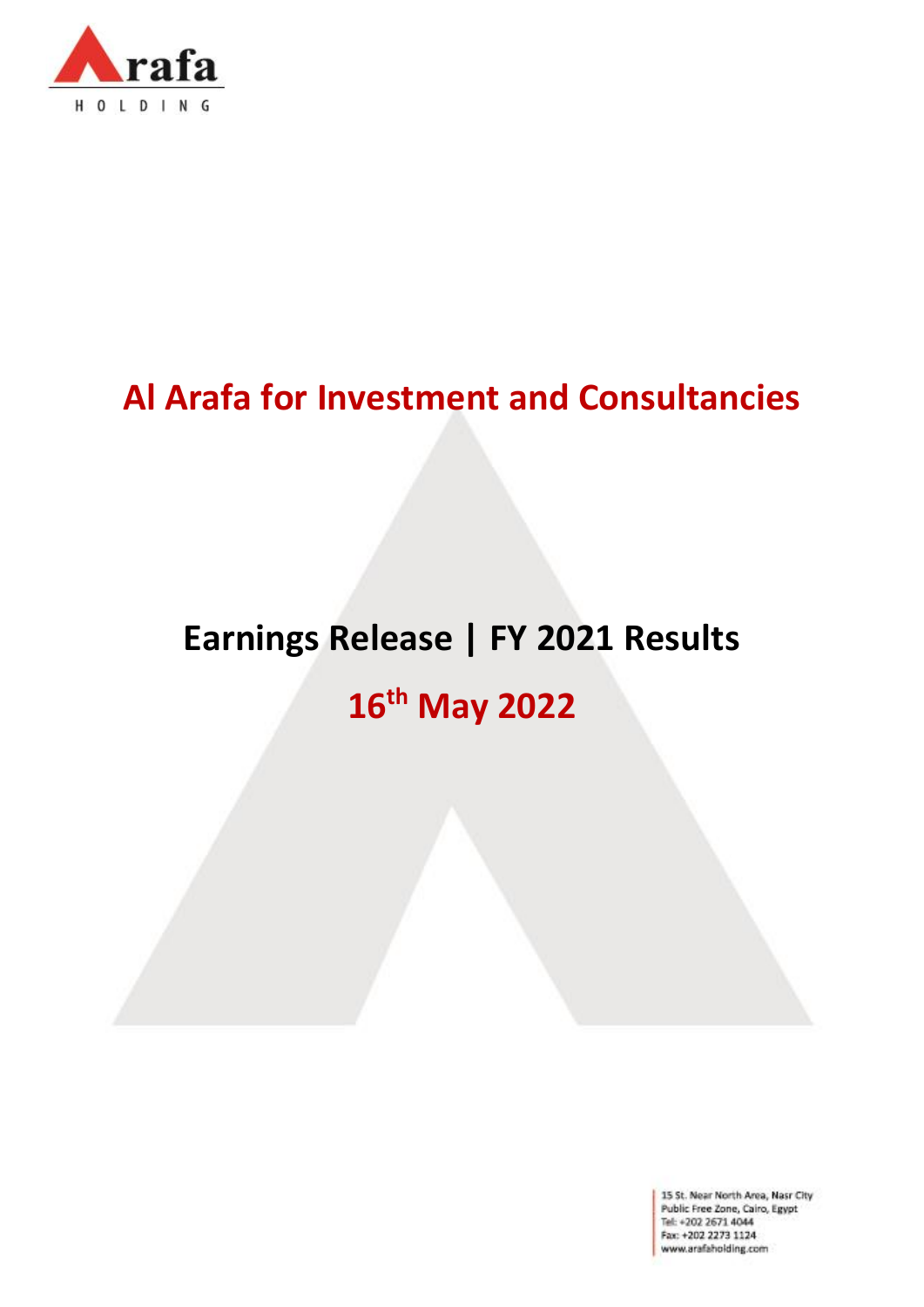

**Al Arafa for Investment & Consultancies ("Arafa Holding" or "AIVC" or the "Company"), the leading company in retail and garments & textile manufacturing, released its results for the financial year 2021/2022.**

#### **Q4 Financial Highlights 2021/2022 | USD**

| <b>Q4 Business Results (in Millions)</b> |      |       |      |  |
|------------------------------------------|------|-------|------|--|
|                                          | 2021 | 2020  | 2019 |  |
| <b>Sales</b>                             | 63.9 | 30.9  | 65.1 |  |
| Net Income/(Loss)                        | 5.3  | (7,9) | 4.4  |  |

#### **FY Financial Highlights 2021/2022 | USD**

| <b>FY Business Results (in Millions)</b> |           |       |       |  |
|------------------------------------------|-----------|-------|-------|--|
|                                          | 2021      | 2020  | 2019  |  |
| <b>Sales</b>                             | 183.9     | 116.8 | 224.9 |  |
| Net Income/(Loss)                        | $(5.3) *$ | (6.4) | 15.2  |  |

\*Net loss of FY 2021 included losses of USD 4.4 million due to applying the Egyptian accounting standards no.47 and 49

- Arafa Holding recorded **Consolidated Net Sales** of USD 63.9 million during Q4 2021 compared to USD 65.1 million in Q4 2019, which reflects the group's recovery of a large portion of its pre-pandemic sales volumes despite the outbreak of the Omicron variant during Q4 2021 that pushed many countries to re-impose partial lockdown to control the variant's spread which led to less exporting orders in the fear of imposing a full lockdown. The retail markets were affected by the Omicron too, the world's had witnessed dwindling sales during the Christmas season for the second year in a row affecting Baird Group's sales during Q4 2021.
- Arafa Holding recorded **Consolidated Net Sales** of USD 183.9 million during 2021 compared to USD 224.9 million during 2019. The group had seen a turnover hike of its local retail arm represented by Concrete and Euromed sales during FY 2021 by 21.9% compared to FY 2019, as a result of the exerted efforts in products development and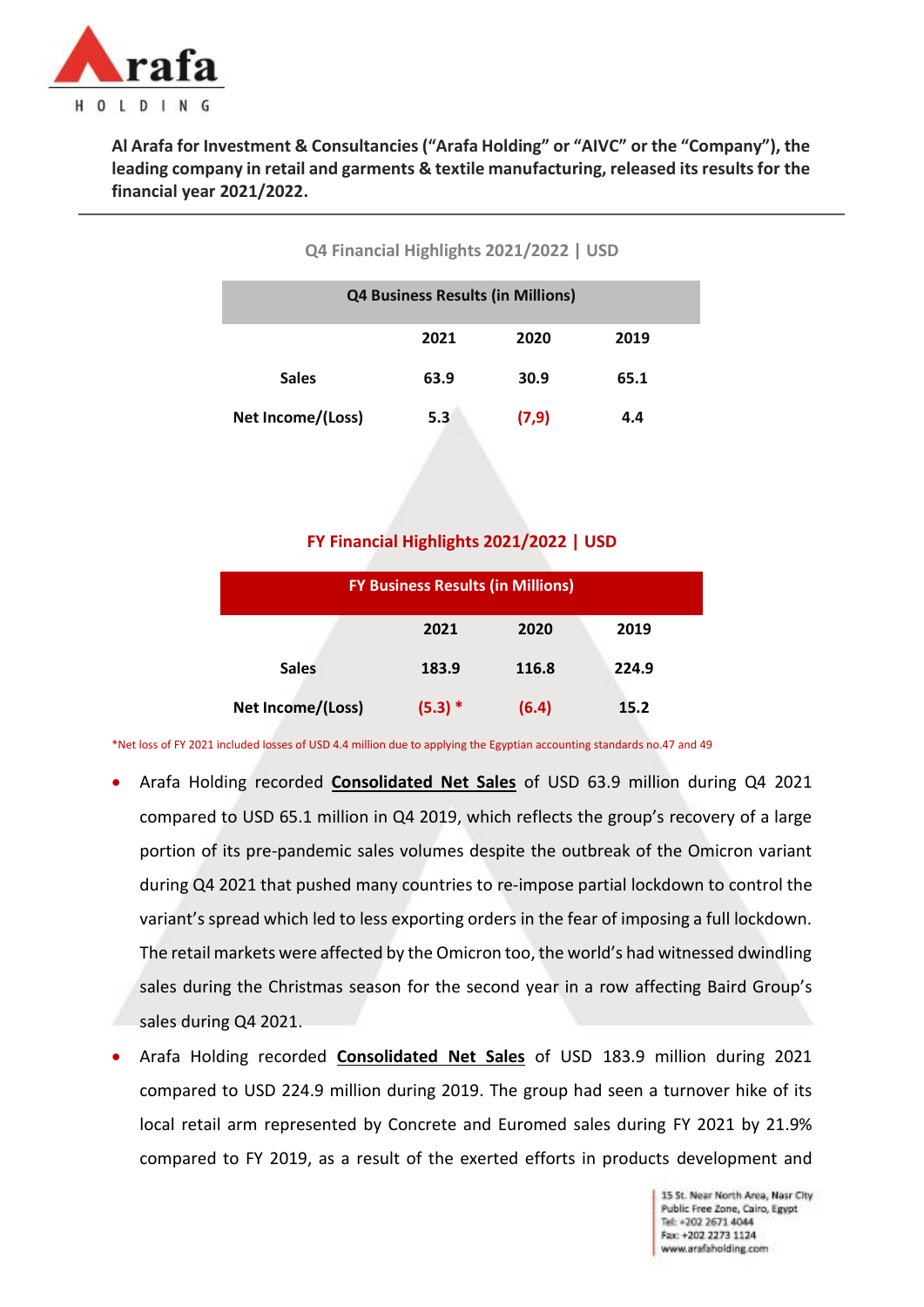

investment in the e-commerce platform to attract more customers, also an increase in sales of the casual wear manufacturing arm backed by the US market sales. Whereas the formal wear manufacturing arm and the UK retail arm sales were negatively affected due to markets instability and forcing lockdown many times during the year to prevent the virus spread, besides the global supply chain bottleneck coming to action which in turn caused the delay of shipment of raw materials, which lead to the lockage of many goods and commodities in markets causing inflation to exacerbate drastically and deterioration of the purchasing power of many clients.

- The group recorded **Consolidated Net Profits After tax** of USD 5.3 million in Q4 2021 marking an uptick of 21.4% compared to Net Profit after tax of USD 4.4 million in Q4 2019. Thanks to the exerted efforts and sound management during the Covid crisis, the group's results improved gradually and accomplished net profits starting from Q3 2021 after reopening the markets by H2 2021 and earning the benefits of restructuring the retail and manufacturing sectors, along with upping investments in the e-commerce platform, rationalizing industrial expenses, and selling non-profitable assets.
- It is worth mentioning that the group net loss during H1 2021 reached USD 12.9 million and since then the group managed to turn the losses into profits after re-opening of markets, recording USD 2.3 million during Q3 2021. Accordingly, the group has managed to decrease the losses of USD 10.6 million incurred during 9M 2021 by 50% to record **Net Loss after tax** of USD 5.3 million in FY 2021 which included losses of USD 4.4 million, which represents the impact of differences arising from the application of accounting standards 47 and 49 on the consolidated financial statements. Compared to Net Profit after tax of USD 15.2 million in FY 2019. Mainly due to incurring lots of fixed costs during H1 2021 as a result of the weakened export orders with the continuation of precautionary measures of the pandemic.
- It is expected that group results of FY 2022/2023 to be challenging after the outbreak of the Russian-Ukraine war in February 2022 and its backlash on energy, commodities, and food grains prices that forced the inflation to increase drastically on a global scale, which is expected to pull back the purchasing power of consumers in the target markets of the group, especially the EU markets, in the midst of an incomplete post-pandemic recovery and a global supply chain bottleneck. In the same time, the Central Bank of Egypt enacted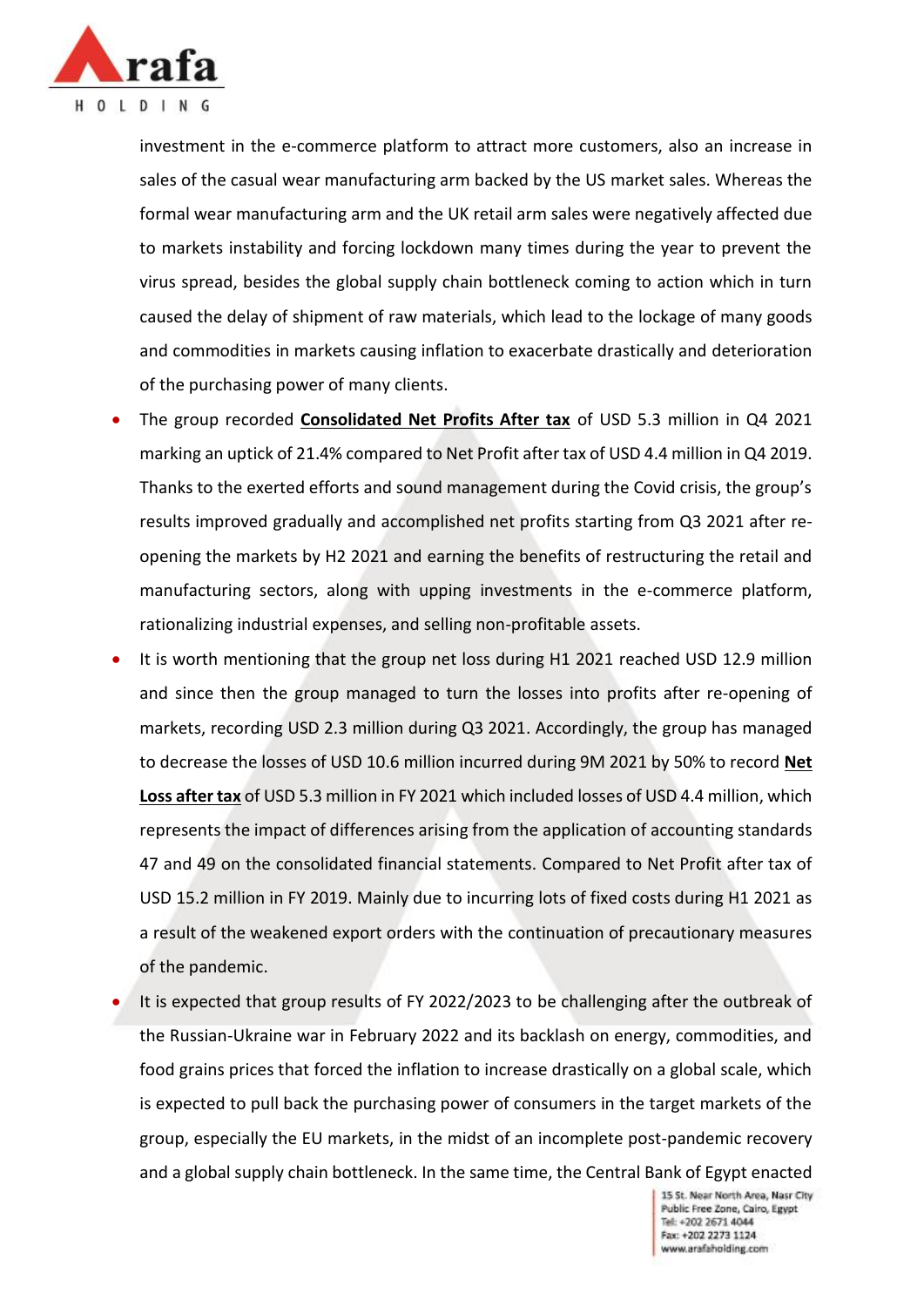

a mandate to cease working with documentary collections and only use L/Cs in importing operations except for raw materials and production inputs, and activating the preregistered orders framework, putting more pressure on the group's production operations.

**Financial Highlights of Subsidiaries**

| <b>Retail Segment</b>                                |     |     |      |  |  |
|------------------------------------------------------|-----|-----|------|--|--|
| <b>Concrete for Ready Made Garments S.A.E.   USD</b> |     |     |      |  |  |
| <b>Q4 Business Results (in Millions)</b>             |     |     |      |  |  |
| 2021<br>2020<br>2019                                 |     |     |      |  |  |
| <b>Sales</b>                                         | 8.5 | 6.2 | 6.7  |  |  |
| <b>Operating profits</b>                             | 1.7 | 4.3 | 0.97 |  |  |

| <b>FY Business Results (in Millions)</b> |      |        |      |  |  |
|------------------------------------------|------|--------|------|--|--|
|                                          | 2021 | 2020   | 2019 |  |  |
| <b>Sales</b>                             | 24.6 | 19.0   | 22.6 |  |  |
| <b>Operating profits</b>                 | 4.6  | $8.5*$ | 3.3  |  |  |

\*operating profits of 2020 included nonrecurring capital gains due to sale of idle assets.

 Concrete for Ready Made Garments, the owner of Concrete chain for luxury men and kids wear in the Egyptian Market, recorded **Net Sales** of USD 8.5 million during Q4 2021 growing 26.2% over Q4 2019 sales of USD 6.7 million backed by the increase of sold units compared to Q4 2019. It also recorded **Net Sales** of USD 24.6 million during 2021 soaring by 9% to USD 22.6 million in 2019. Concrete has been working relentlessly in product development of men wear by adding new and modern products keeping pace with the latest trends in fashion globally to widen its customers base especially from youth, such as the travel suit, products made of water-repellent fabrics, leather products, and accessories. Along with expanding sales of online platform and mobile application, considering the world's rising interest in e-commerce which revealed amid the pandemic. In addition to upping investment in kids wear as the company has launched recently "Imaginarium Little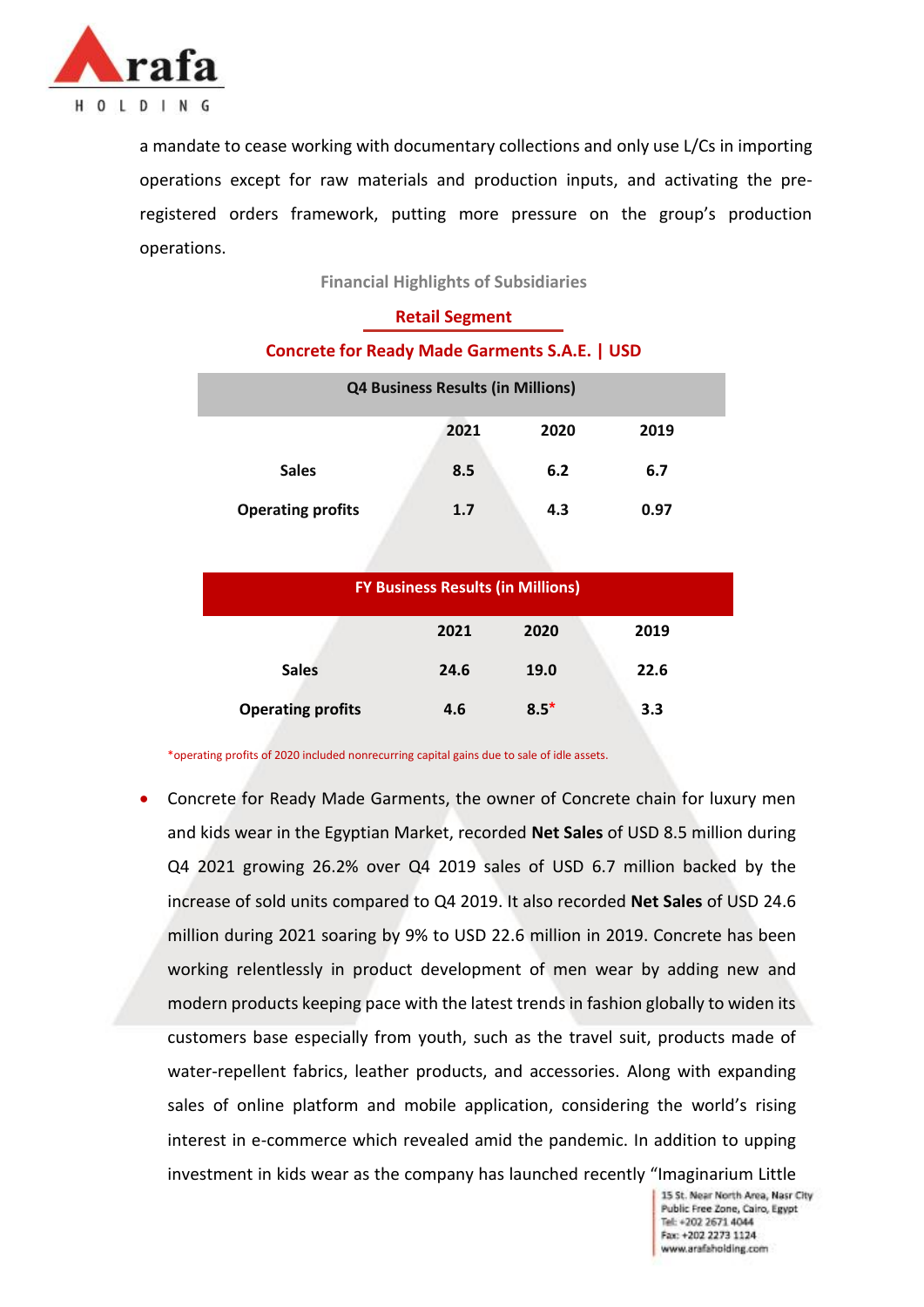

Concrete" concrete along with launching the new summer kids wear collection, which is the first kids' collection to be designed by the Italian designer who designs luxury men wear.

 The company recorded **Operating Profits** of USD 1.7 million in Q4 2021 compared to USD 966.3K in Q4 2019 backed by higher sales. Also, the company witnesses boost in FY 2021 operating profits recording USD 4.6 million, up warding 37.9% compared to USD 3.3 million in 2019 and compared to USD 8.5 million in FY 2020 since FY 2020 operating profits included capital gain (non-recurring) of selling idle assets to provide liquidity for the company during Covid pandemic. Also, the operating profits of 2021 included applying the new Egyptian accounting standard no. (49) of leasing agreements, that in turn led to recognizing approx. of USD 2.2 million as an additional expense of the right of use assets depreciation arising from the stores lease agreements during the year.

### **Retail Segment**

#### **Euromed for Trading & Marketing S.A.E. | USD**

|                                 | <b>Q4 Business Results (in Millions)</b> |        |      |  |
|---------------------------------|------------------------------------------|--------|------|--|
|                                 | 2021                                     | 2020   | 2019 |  |
| <b>Sales</b>                    | 5.6                                      | 1.4    | 1.1  |  |
| <b>Operating profits/(Loss)</b> | 1.1                                      | (0.19) | 0.54 |  |

|                                 | <b>FY Business Results (in Millions)</b> |        |      |
|---------------------------------|------------------------------------------|--------|------|
|                                 | 2021                                     | 2020   | 2019 |
| <b>Sales</b>                    | 8.5                                      | 7.1    | 4.6  |
| <b>Operating profits/(Loss)</b> | (0.48)                                   | (0.54) | 0.12 |

 Euromed for Trading & Marketing S.A.E – the group's commercial arm in tenders and middle markets – recorded **Net Sales** of USD 5.6 million during Q4 2021 compared to USD 1.1 million in Q4 2019 due to the delivering a large order of uniform procurement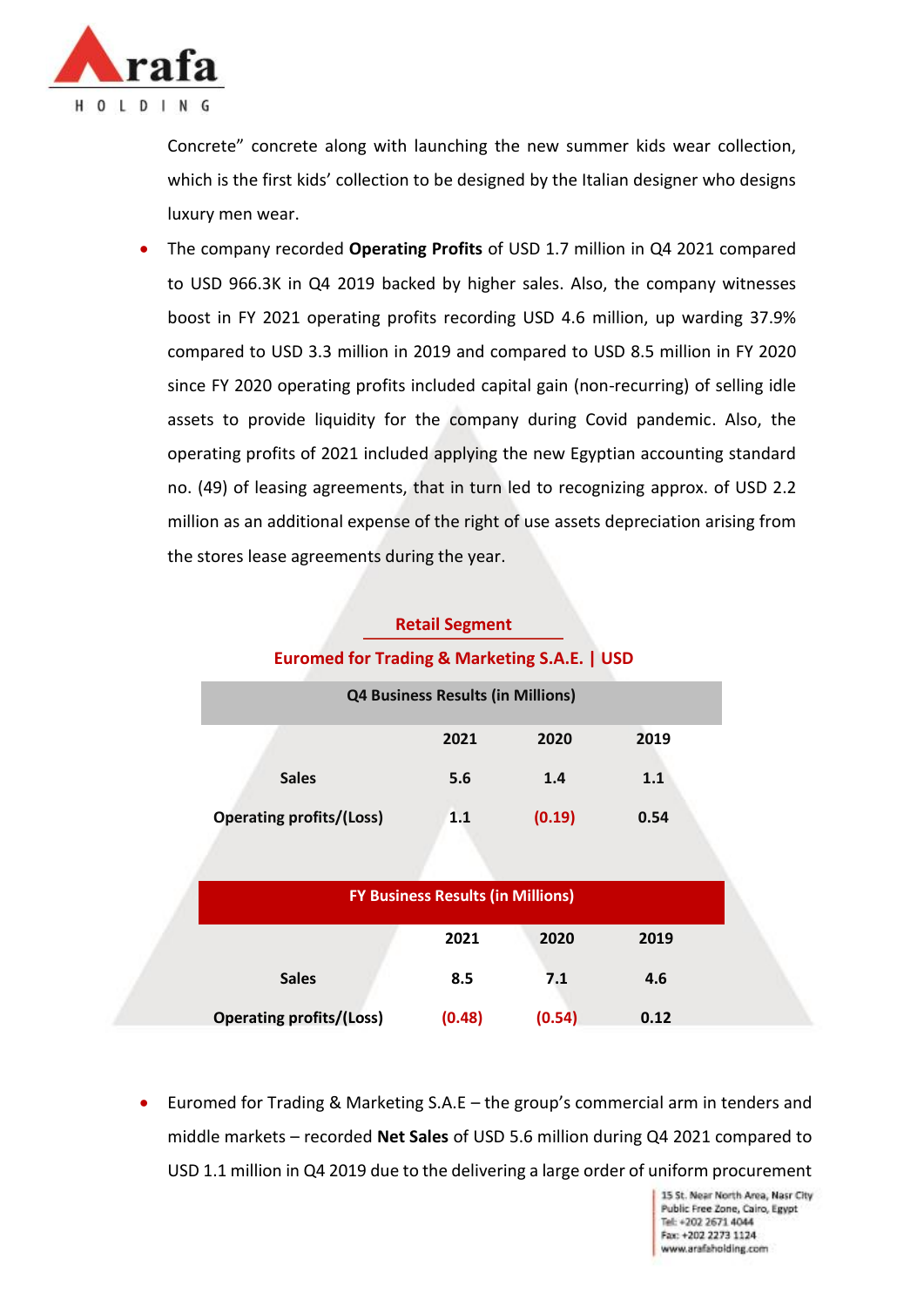

agreements (tender sales) to prominent entities in Egypt. It also recorded **Net Sales** of USD 8.5 million in 2021 compared to USD 4.6 million in the 2019 backed by tender sales.

 The Company recorded **Operating Profits** of USD 1.1 million in Q4 2021 compared to USD 537.5K in Q4 2021 backed by higher sales. Euromed recorded **Operating Losses** of USD 476.5K during 2021 compared to operating profits of USD 118.2K during 2019, since the company incurred non-recurring losses circa USD 800.1K of the closure of the Brandshub chain in the Egyptian Market.

| <b>Retail Segment</b>                    |      |       |      |  |  |  |  |
|------------------------------------------|------|-------|------|--|--|--|--|
| <b>Baird Group   USD</b>                 |      |       |      |  |  |  |  |
| <b>Q4 Business Results (in Millions)</b> |      |       |      |  |  |  |  |
|                                          | 2021 | 2020  | 2019 |  |  |  |  |
| <b>Sales</b>                             | 26.8 | 11.4  | 33.7 |  |  |  |  |
| <b>Operating profit/(Loss)</b>           | 0.52 | (1.7) | 0.31 |  |  |  |  |

|                                | <b>FY Business Results (in Millions)</b> |        |       |  |
|--------------------------------|------------------------------------------|--------|-------|--|
|                                | 2021                                     | 2020   | 2019  |  |
| <b>Sales</b>                   | 87.7                                     | 41.8   | 119.9 |  |
| <b>Operating profit/(Loss)</b> | (2.9)                                    | $5.7*$ | 1.0   |  |

\*Operating profits of 2020 included non-recurring gains attributed to the CVA process.

 Baird Group recorded **Net Sales** of USD 26.8 million in Q4 2021 compared to USD 33.7 million in Q4 2019. Despite Baird's gradual results improvement since re-opening the markets in April 2021 and vaccinating the adults in the United Kingdom in conjunction with finalizing the company's restructuring to keep pace with the UK market postpandemic conditions, particularly after the exit and bankruptcy of many well-known chains from the UK market such as Debenhams, Omicron's outbreak during Q4 2021 had a negative effect on the sales of Christmas season of the company. Baird Group recorded **Net Sales** of USD 87.7 million in 2021 compared to USD 119.9 million in 2019.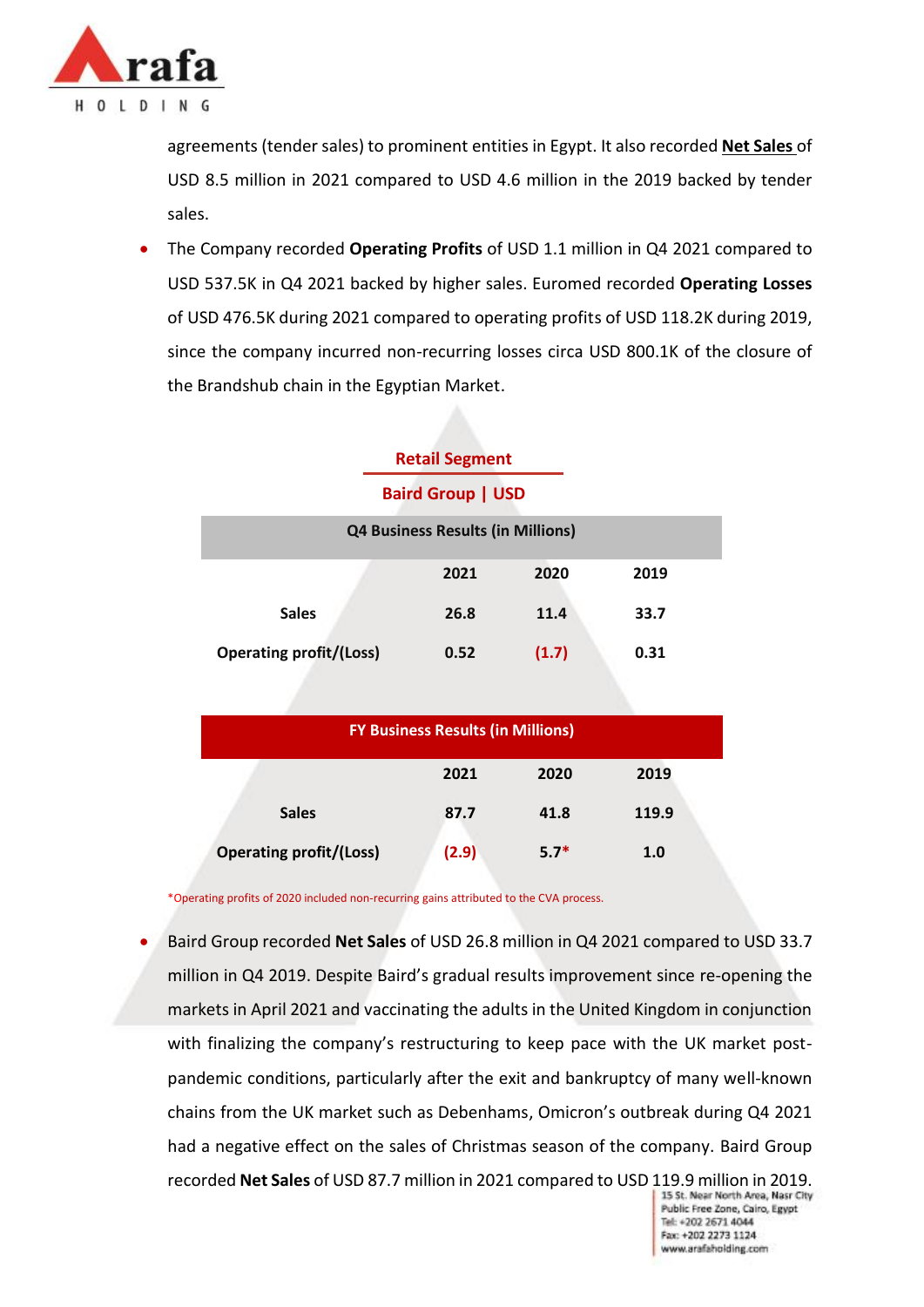

 Baird Group recorded **Operating Profits** of USD 520.4K in Q4 2021 in comparison with USD 312.3K in Q4 2019, indicating the success of the management's strategic restructuring plan through cost reduction and exiting non-profitable shops with focusing more on the e-commerce market. The company recorded **Operating Losses**  of USD 2.9 million in 2021 compared to operating profits of USD 1.0 million in 2019, as the company incurred operating losses of USD 5.5 million during Q1 2021 due to the continued lockdown and closure of markets back then to contain the virus. In addition to incurring losses amounting to USD 637.4K, which represents the impact on the differences arising from the application of the Egyptian Accounting Standard No. (49) in comparison with operating profits of USD 5.7 million during 2020 which included non-recurring gains attributed to the Company Voluntary Arrangement (CVA) by which the company reached an agreement with all its stakeholders to manage its risks and protect the business.

## **Industrial Segment Egypt Tailoring Company S.A.E | USD**

|                                | <b>Q4 Business Results (in Millions)</b> |       |      |
|--------------------------------|------------------------------------------|-------|------|
|                                | 2021                                     | 2020  | 2019 |
| <b>Sales</b>                   | 14.3                                     | 7.9   | 16.1 |
| <b>Operating profit/(Loss)</b> | 0.97                                     | (1.9) | 1.2  |

|                                | <b>FY Business Results (in Millions)</b> |       |      |
|--------------------------------|------------------------------------------|-------|------|
|                                | 2021                                     | 2020  | 2019 |
| <b>Sales</b>                   | 41.6                                     | 27.4  | 51.8 |
| <b>Operating Income/(Loss)</b> | 0.72                                     | (4.7) | 1.1  |

 Egypt Tailoring Company S.A.E recorded **Net Sales** of USD 14.3 million in Q4 2021 compared to USD 16.1 million in Q4 2019. Despite the gradual improvement of company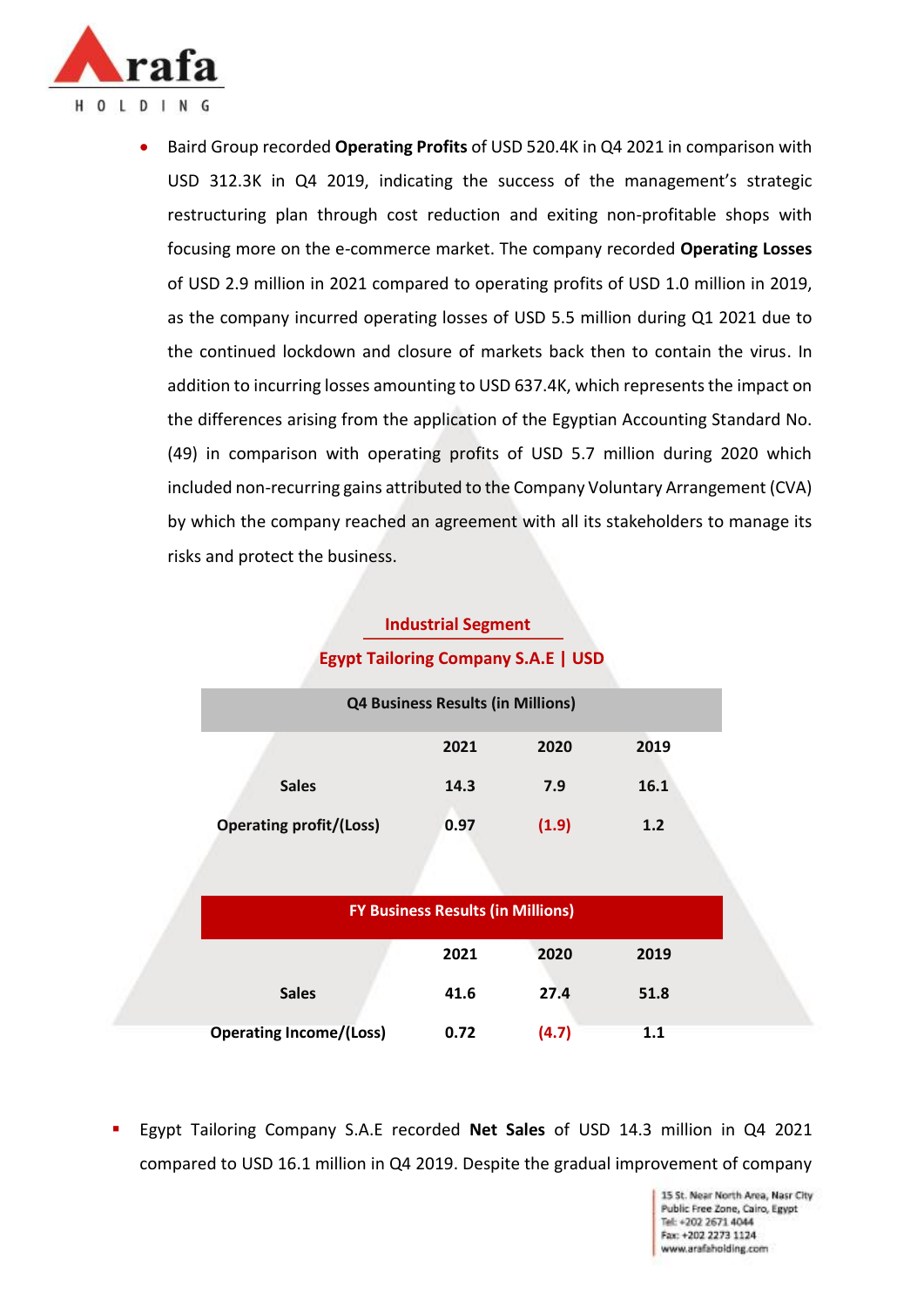

results since re-opening the markets and recovering lots of export orders before the pandemic outbreak, but the export sales weakened through Q4 2021 due to the spread of the Omicron wave which resulted in less orders by the company's clients in the fear of imposing full lockdown once again. The company recorded **Net Sales** of USD 41.6 million in 2021 compared with USD 51.8 million in 2019.

 Egypt Tailoring Company recorded **operating profits** of USD 974.4K in Q4 2021 compared to USD 1.2 million in Q4 2019. It also recorded **operating profits** of USD 723.5K in 2021 compared to USD 1.1 million in 2019 as the company incurred operating losses during Q1 and Q2 2021 due to the weakened export activity consequently after closure of the US and EU markets at that time, which resulted in burdening the company with more fixed costs.

#### **Industrial Segment**

| <b>Q4 Business Results (in Millions)</b> |      |       |      |  |  |
|------------------------------------------|------|-------|------|--|--|
|                                          | 2021 | 2020  | 2019 |  |  |
| <b>Sales</b>                             | 23.1 | 8.7   | 36.4 |  |  |
| <b>Operating profit/(Loss)</b>           | 0.43 | (2.3) | 0.75 |  |  |

#### **Swiss Garments Company S.A.E| USD**

| <b>FY Business Results (in Millions)</b> |        |       |       |  |  |
|------------------------------------------|--------|-------|-------|--|--|
|                                          | 2021   | 2020  | 2019  |  |  |
| <b>Sales</b>                             | 67.9   | 52.9  | 119.4 |  |  |
| <b>Operating profit/(Loss)</b>           | (0.91) | (4.2) | 2.9   |  |  |

 Swiss Garments Company S.A.E recorded **Net sales** of USD 23.1 million in Q4 2021 compared to USD 36.4 million in Q4 2019. It recorded **Net Sales** of 67.9 million during 2021 compared to USD 119.4 million in 2019. The company suffered weakened export orders in Q1 and Q2 2021 as a result of the complete lockdown at that time, but the sales volume surged gradually after ending the lockdown measures by the end of H1 2021 and restoring export orders gradually by Q3 and Q4 2021.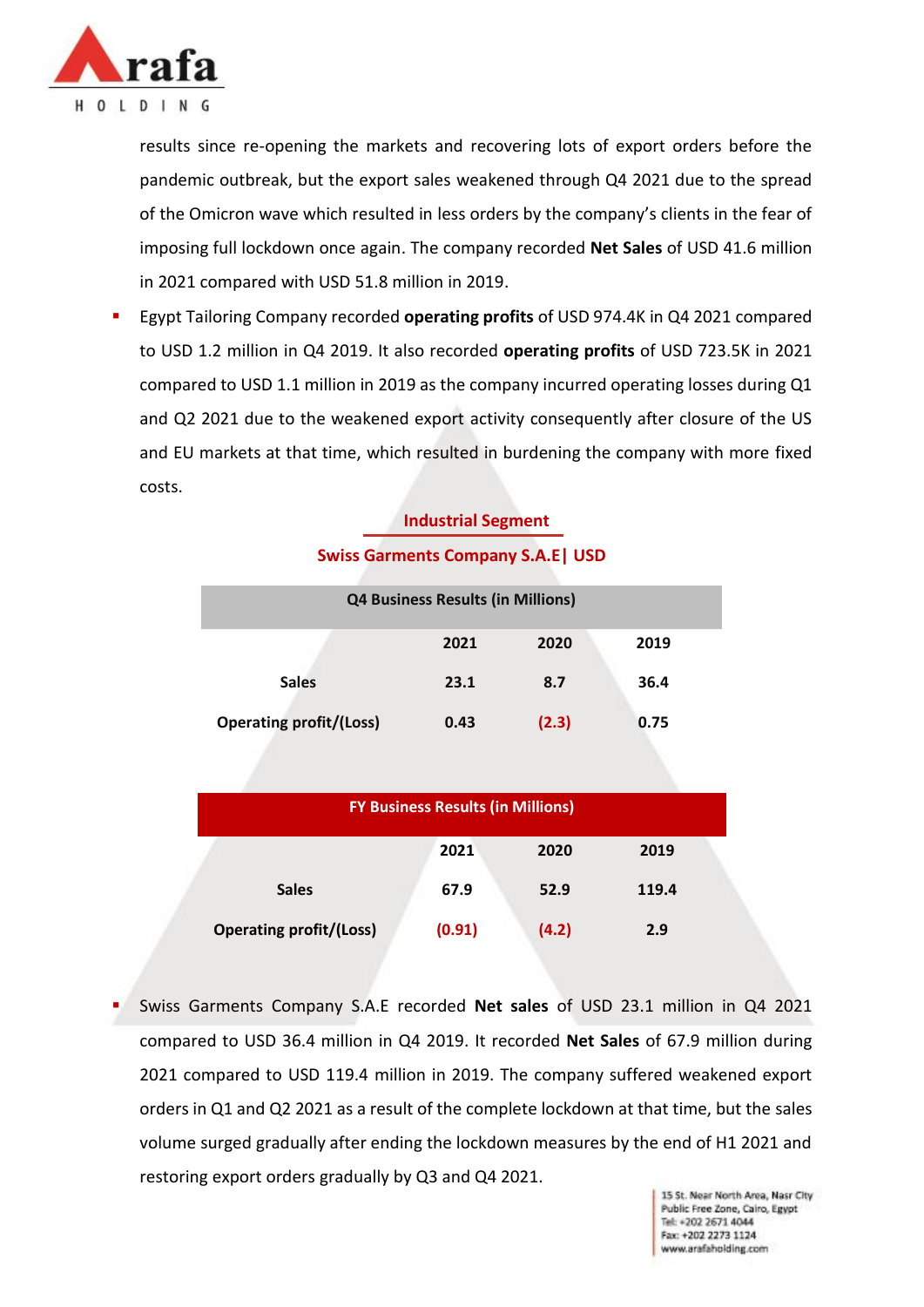

 Q4 2021 recorded **operating profits** of USD 427.8K compared to USD 750.3K in Q4 2019. Whereas it recorded **operating losses** of 910.1K during 2021 compared to operating profits of USD 2.9 million in 2019, as a result of weakened export orders during H1 2021 especially the first quarter that was negatively affected by the closure of the group's strategic markets to contain the virus, in addition that operating losses of 2021 included credit loss of USD 2.1 million with respect to the applying the Egyptian accounting standards no. 47.

## **Industrial Segment Swiss Cotton Garments Company | USD**

| <b>Q4 Business Results (in Millions)</b> |      |      |      |  |
|------------------------------------------|------|------|------|--|
|                                          | 2021 | 2020 | 2019 |  |
| <b>Sales</b>                             | 5.9  | 4.7  | 5.3  |  |
| <b>Operating profits</b>                 | 0.82 | 0.38 | 0.77 |  |

| <b>FY Business Results (in Millions)</b> |      |      |      |  |
|------------------------------------------|------|------|------|--|
|                                          | 2021 | 2020 | 2019 |  |
| <b>Sales</b>                             | 18.0 | 13.9 | 15.7 |  |
| <b>Operating profits</b>                 | 1.6  | 0.1  | 0.86 |  |

- Swiss Cotton Garments Company S.A.E the manufacturing arm of the group casual wear – recorded **Net Sales** of USD 5.9 million in Q4 2021 compared to USD 5.3 million in Q4 2019. The company recorded **Net Sales** of USD 18,0 million in 2021 compared to USD 15.7 million in 2019 supported by sales of the clients Macy's and Peerless in the US market.
- The company recorded **Operating profits** of USD 824.3k in Q4 2021 compared to operating profits of USD 766.5K during Q4 2019. The company recorded Operating Profits of USD 1.6 million during 2021 compared to USD 864.9K in 2019 on the back of higher sales and management efforts to reduce industrial and administrative costs.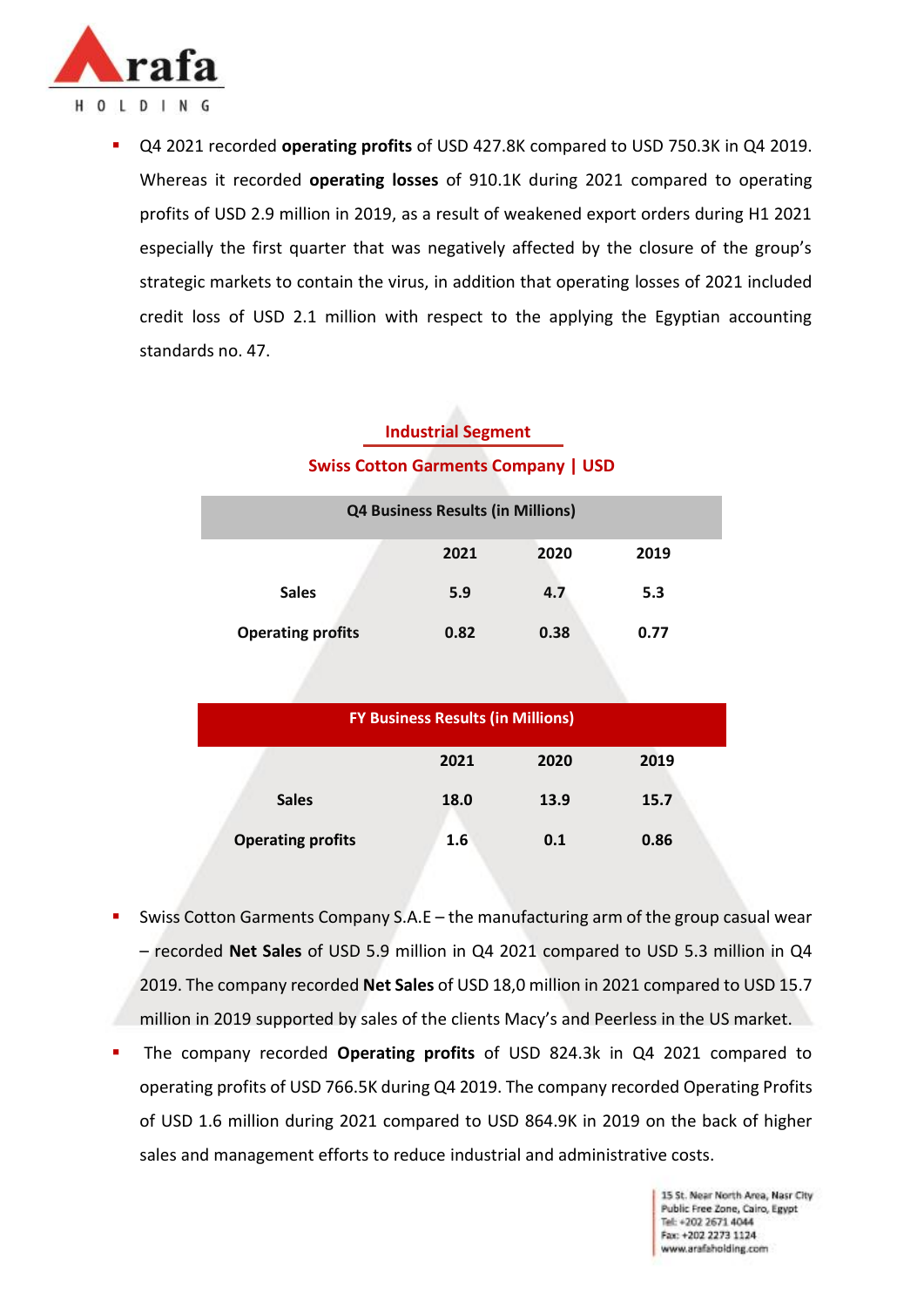

#### **Industrial Segment**

#### **Cristall for Making Shirts S.A.E| USD**

| <b>Q4 Business Results (in Millions)</b> |      |        |      |  |
|------------------------------------------|------|--------|------|--|
|                                          | 2021 | 2020   | 2019 |  |
| <b>Sales</b>                             | 1.4  | 0.96   | 2.2  |  |
| <b>Operating profit/(Loss)</b>           | 0.15 | (0.54) | 0.07 |  |

| <b>FY Business Results (in Millions)</b> |      |        |      |  |
|------------------------------------------|------|--------|------|--|
|                                          | 2021 | 2020   | 2019 |  |
| <b>Sales</b>                             | 5.6  | 4.0    | 6.6  |  |
| <b>Operating profit/(Loss)</b>           | 0.35 | (0.84) | 0.2  |  |

- Cristall for Making Shirts Company S.A.E recorded **Net Sales** of 1.4 million in Q4 2021 Compared to sales of USD 2.2 million during the Q4 of 2019 affected by the outbreak of the Omicron variant during Q4 of 2021. As a result, clients feared the re-execution of a complete lockdown which led to a reduction in export orders. During 2021, the company recorded net sales of USD 5.6 million, compared to USD 6.6 million in 2019.
- The company recorded **Operating profits** of USD 150.1K in Q4 2021 compared to operating profit of USD 74.5K during Q4 2019. The company recorded Operating Profits of 349.4K during 2021 compared to USD 196.2K in 2019 as a result of reducing administrative expenses and industrial costs during the year. In addition to applying the Egyptian accounting Standard No. 47, which led to reporting approximately USD 81.1K of reversal credit losses.